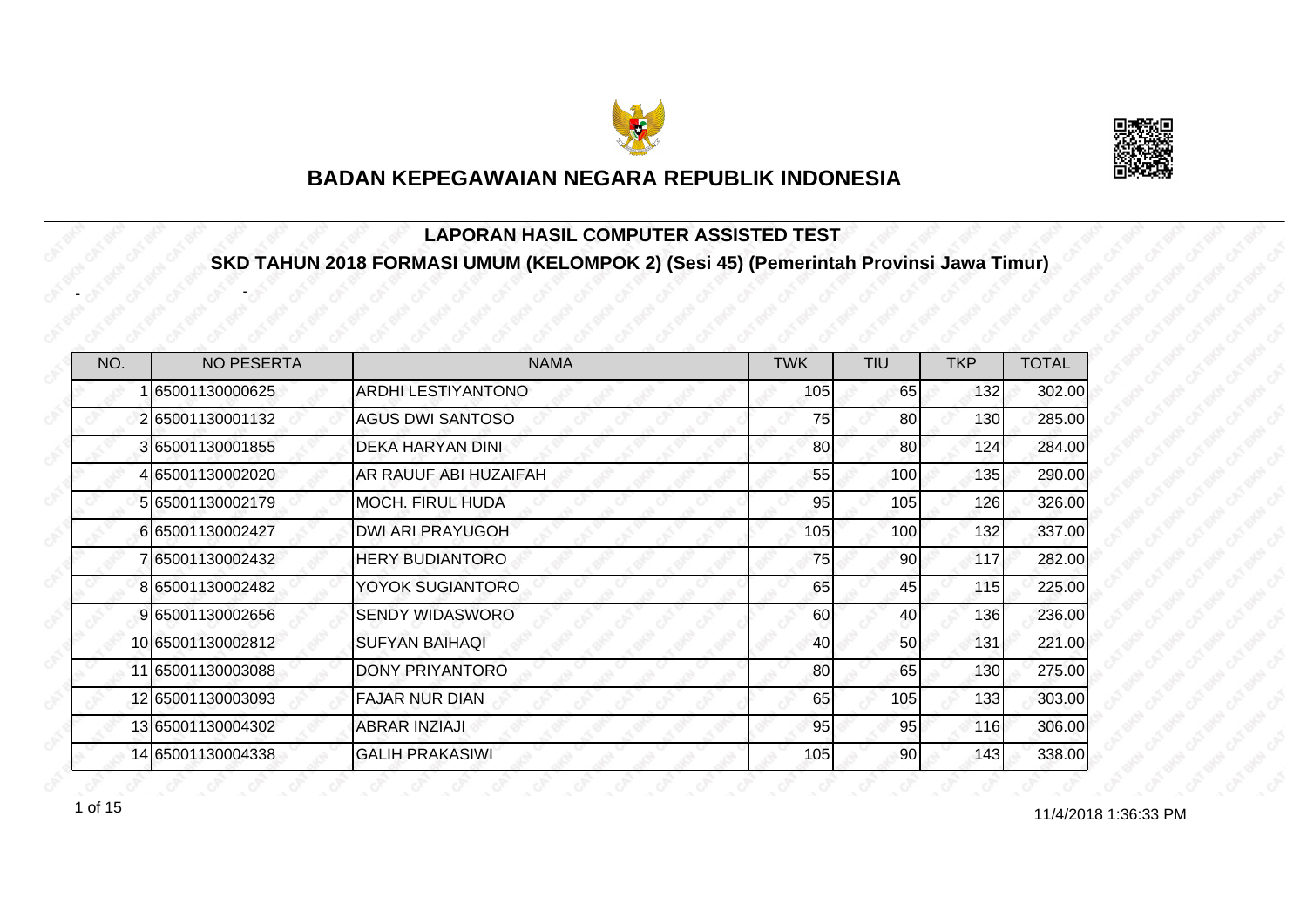



| 15 65001130004428 | <b>AGUS MULYANA</b>              | 90  | 95  | 143 | 328.00 |
|-------------------|----------------------------------|-----|-----|-----|--------|
| 16 65001130004870 | <b>AGUNG DWI GARA OKTAVIAN</b>   | 105 | 55  | 129 | 289.00 |
| 17 65001130004914 | <b>KRISNO ADRIADI</b>            | 120 | 105 | 123 | 348.00 |
| 18 65001130005012 | SHOFAT IQDAM ALI RIZA            | 70  | 60  | 121 | 251.00 |
| 19 65001130006240 | <b>FAJAR RIZKI SANTOSO</b>       | 110 | 100 | 151 | 361.00 |
| 20 65001130006253 | <b>EDY SETYAWAN</b>              | 65  | 35  | 126 | 226.00 |
| 21 65001130006428 | <b>ANDRIYANTO</b>                | 70  | 55  | 128 | 253.00 |
| 22 65001130006431 | <b>BAYU DWI FITRIYANTO</b>       | 70  | 45  | 139 | 254.00 |
| 23 65001130006672 | <b>HANDI MAULANA PUTRA</b>       | 90  | 65  | 129 | 284.00 |
| 24 65001130006782 | <b>SUSANTO</b>                   | 120 | 85  | 121 | 326.00 |
| 25 65001130006813 | YUNIANTO KURNIAWAN, S.PD         | 85  | 85  | 150 | 320.00 |
| 26 65001130006820 | YASIR RAMADHAN                   | 105 | 115 | 138 | 358.00 |
| 27 65001130007225 | SATRIYO WICAKSONO                | 105 | 65  | 138 | 308.00 |
| 28 65001130008037 | ANGGA ADI PRATAMA                | 85  | 70  | 127 | 282.00 |
| 29 65001130008058 | <b>EKO DWI PRASETYO</b>          | 85  | 95  | 135 | 315.00 |
| 30 65001130008086 | <b>ERVIN YULIANTO</b>            | 55  | 65  | 134 | 254.00 |
| 31 65001130008537 | MUHAMMAD ALIF RIDHO UTOMO        | 100 | 70  | 118 | 288.00 |
| 32 65001130009058 | <b>ALWI RIZAL</b>                | 85  | 65  | 137 | 287.00 |
| 33 65001130009170 | <b>M. ALI MAHRUS</b>             | 100 | 45  | 136 | 281.00 |
| 34 65001130009194 | MUHAMMAD TARMIZI TEGUH HARDIANTO | 95  | 70  | 148 | 313.00 |

11/4/2018 1:36:33 PM 2 of 15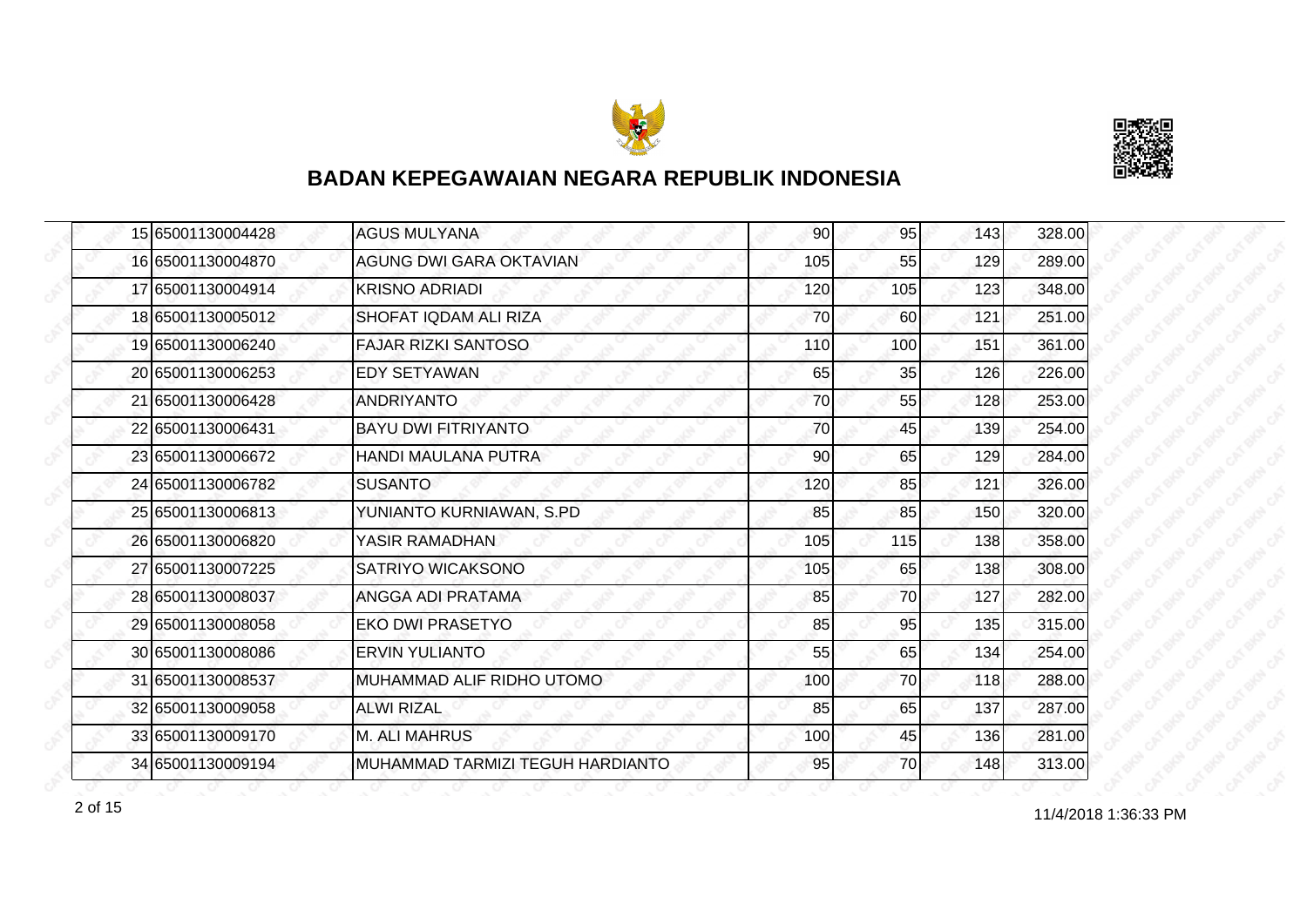



|  | 35 65001130011517 | <b>AGUS SETIA DWILAKSANA</b> | 70  | 50  | 125 | 245.00 |
|--|-------------------|------------------------------|-----|-----|-----|--------|
|  | 36 65001130011538 | <b>ANGGA PRATAMA</b>         | 60  | 70  | 119 | 249.00 |
|  | 37 65001130011691 | <b>RENDRA ARIF HIDAYAT</b>   | 110 | 105 | 143 | 358.00 |
|  | 38 65001130011754 | <b>MUHAMMAD RESTU RIVAI</b>  | 55  | 50  | 131 | 236.00 |
|  | 39 65001130012148 | <b>ARIF EFFENDY</b>          | 110 | 90  | 134 | 334.00 |
|  | 40 65001130012226 | <b>M AFIFUDIN</b>            | 105 | 75  | 115 | 295.00 |
|  | 41 65001130013738 | <b>BAMBANG WICAKSONO</b>     | 70  | 65  | 131 | 266.00 |
|  | 42 65001130013907 | FERDIKA LUKI HERCAHYONO      | 95  | 70  | 111 | 276.00 |
|  | 43 65001130013956 | <b>JUAN EKO PRASETYO</b>     | 60  | 70  | 114 | 244.00 |
|  | 44 65001130017164 | <b>INDRA PERDANA KUSUMA</b>  | 70  | 85  | 120 | 275.00 |
|  | 45 65001130017306 | ALFIN SHALAHUDDINTA          | 90  | 55  | 116 | 261.00 |
|  | 46 65001130017434 | <b>HENGKY NOVIA PUTRA</b>    | 80  | 60  | 124 | 264.00 |
|  | 47 65001130018018 | <b>WILLY AGUSTINO</b>        | 65  | 55  | 105 | 225.00 |
|  | 48 65001130018441 | <b>ERFAN ISTRIYOBUDI</b>     | 60  | 75  | 144 | 279.00 |
|  | 49 65001230000789 | <b>ARUM RISTANTI</b>         | 75  | 45  | 126 | 246.00 |
|  | 50 65001230001074 | <b>EVI MUSTIKAWATI</b>       | 100 | 115 | 134 | 349.00 |
|  | 51 65001230001396 | RATNAJUWITA DANAR SARI       | 65  | 65  | 115 | 245.00 |
|  | 52 65001230001665 | ERA WISUDA JAYANTI           | 90  | 70  | 138 | 298.00 |
|  | 53 65001230001968 | ARIF BUDI KURNIAWATI         | 80  | 65  | 133 | 278.00 |
|  | 54 65001230002261 | <b>AYU YUNI ASTUTI</b>       | 50  | 75  | 137 | 262.00 |

11/4/2018 1:36:33 PM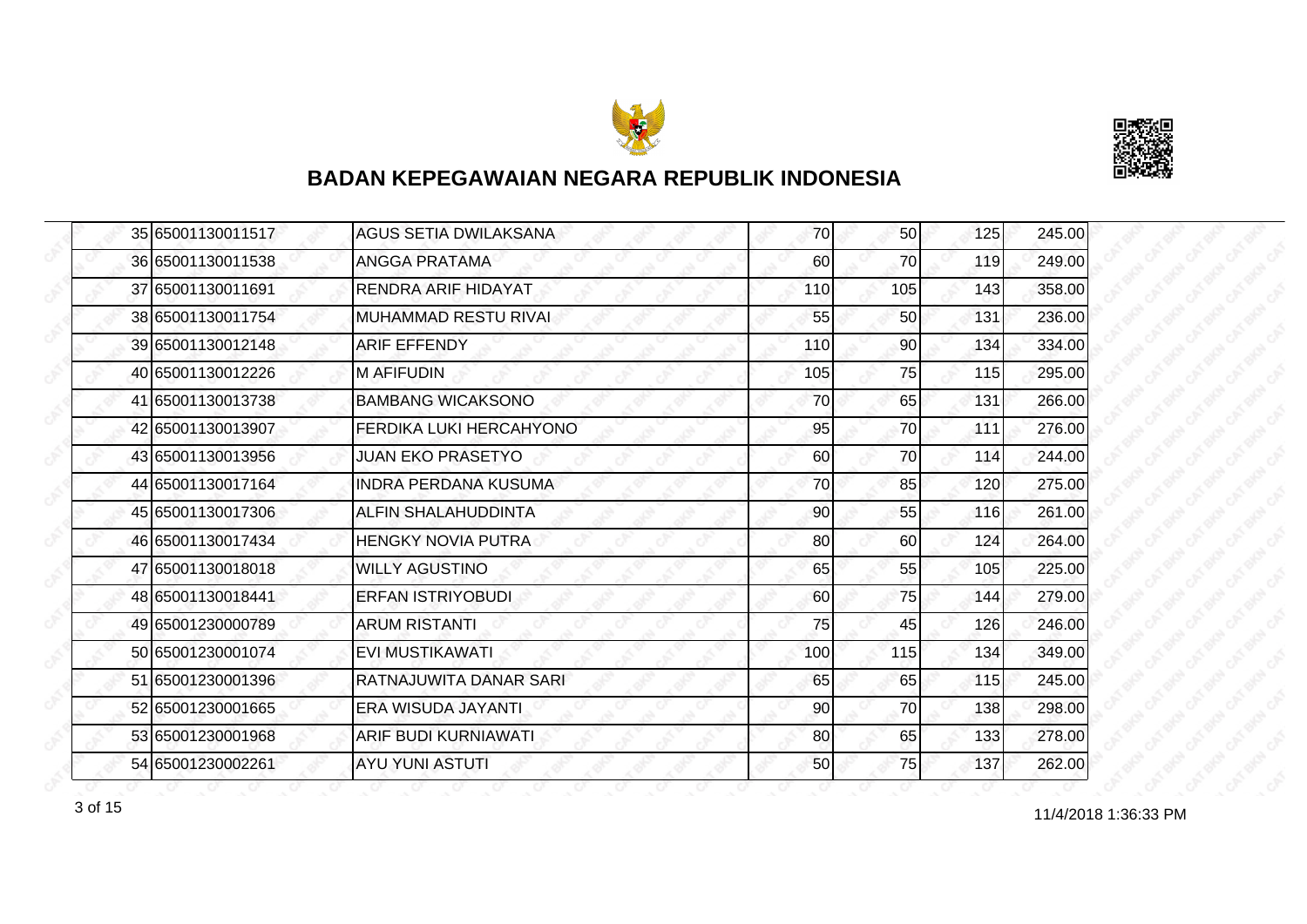



|  | 55 65001230002479 | <b>CHRISTYANI CHANDRA DHEWI</b> | 60  | 70  | 127 | 257.00 |
|--|-------------------|---------------------------------|-----|-----|-----|--------|
|  | 56 65001230002507 | ANITA TRI WIDIYAWATI            | 85  | 80  | 132 | 297.00 |
|  | 57 65001230002668 | APRIA FUJI UTAMI                | 95  | 85  | 146 | 326.00 |
|  | 58 65001230002874 | <b>IMMACULATA HENI HERAWATI</b> | 110 | 100 | 150 | 360.00 |
|  | 59 65001230002918 | ERRIKA FITRIA NURAIDA           | 100 | 80  | 140 | 320.00 |
|  | 60 65001230002990 | <b>IKA EVIA KHUMAIDA</b>        | 90  | 40  | 109 | 239.00 |
|  | 61 65001230003183 | EVI ERVIANA DWIANTI             | 65  | 65  | 122 | 252.00 |
|  | 62 65001230003608 | TRI YOGI SETIYARINI             | 65  | 75  | 128 | 268.00 |
|  | 63 65001230003609 | TRI YULIANA                     | 95  | 90  | 119 | 304.00 |
|  | 64 65001230003667 | EPHYRA VITASARI J.              | 60  | 65  | 119 | 244.00 |
|  | 65 65001230003675 | FERIZKA RAHMATIKA               | 90  | 45  | 133 | 268.00 |
|  | 66 65001230003676 | FITRIANA NUR AMALIA             | 85  | 110 | 127 | 322.00 |
|  | 67 65001230003684 | <b>KIKI PUTRI UQROWITA</b>      | 95  | 75  | 124 | 294.00 |
|  | 68 65001230003689 | <b>LENY SETIA HATI</b>          | 65  | 55  | 112 | 232.00 |
|  | 69 65001230003708 | LULUK TRI WULANDARI             | 95  | 75  | 141 | 311.00 |
|  | 70 65001230003710 | MAHARDIKA INTAN RAHMAWATI       | 75  | 75  | 130 | 280.00 |
|  | 71 65001230003719 | <b>MENIK SUSANTI</b>            | 90  | 90  | 133 | 313.00 |
|  | 72 65001230003730 | RATNA SHINTA DEWI               | 75  | 55  | 140 | 270.00 |
|  | 73 65001230003757 | <b>RIRI ANJARNINGTIYAS</b>      | 100 | 100 | 133 | 333.00 |
|  | 74 65001230003767 | <b>SINDU PRAMESTHI</b>          | 100 | 110 | 142 | 352.00 |

4 of 15 11/4/2018 1:36:33 PM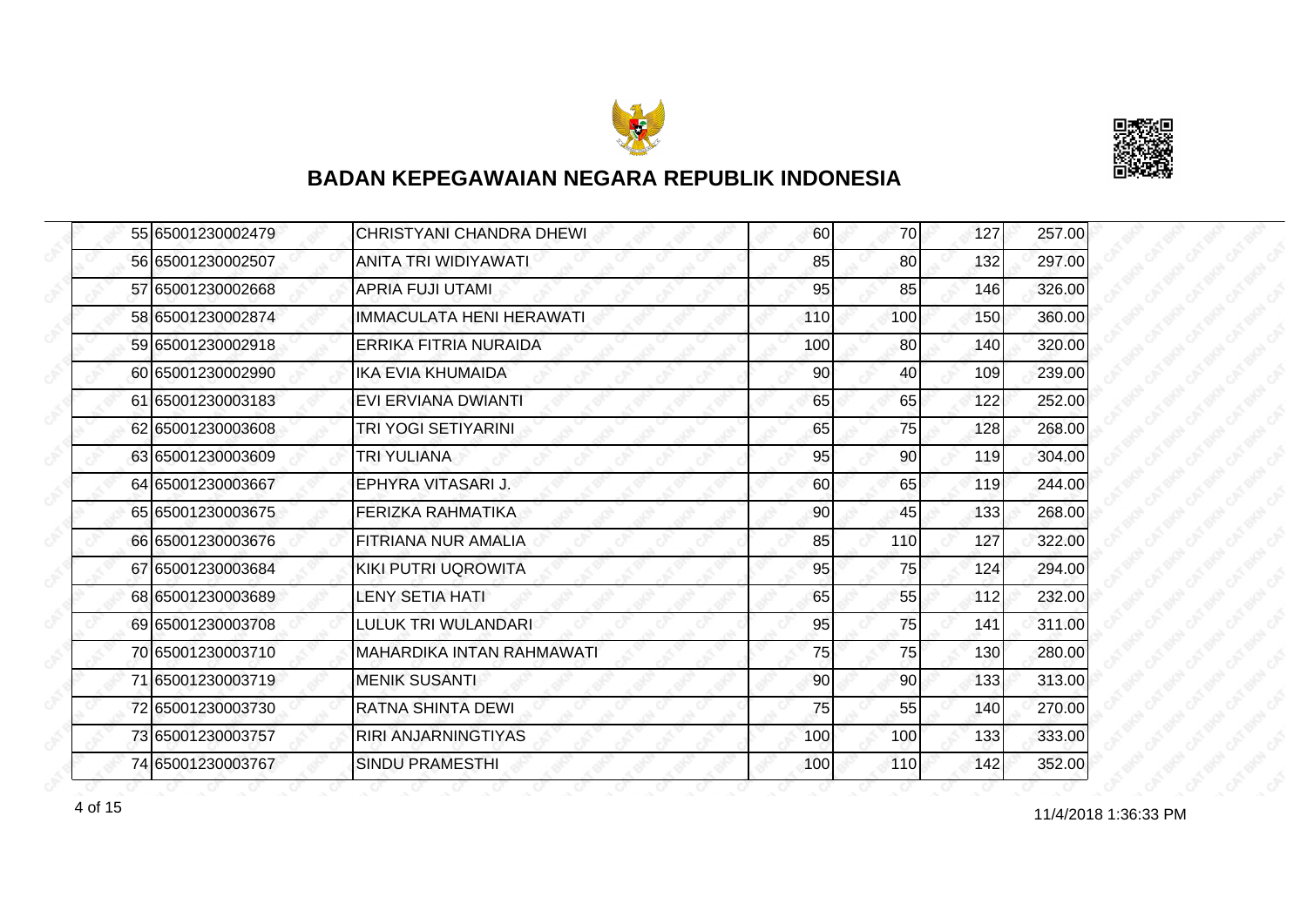



|  | 75 65001230003771 | <b>ST. HALIMATUS SAKDIYAH</b>    | 60  | 70              | 109 | 239.00 |
|--|-------------------|----------------------------------|-----|-----------------|-----|--------|
|  | 76 65001230003775 | <b>SULISTYOWATI</b>              | 120 | 95              | 143 | 358.00 |
|  | 77 65001230003778 | <b>SYARI FATU SOLICHAH</b>       | 70  | 90              | 150 | 310.00 |
|  | 78 65001230003794 | <b>VINO RICHA ANDRIANI</b>       | 85  | 90 <sub>l</sub> | 123 | 298.00 |
|  | 79 65001230003807 | YUNI ASTUTIK, S.PD.              | 85  | 75              | 132 | 292.00 |
|  | 80165001230003837 | RATIH MAS OCTAVIA                | 90  | 85              | 123 | 298.00 |
|  | 81 65001230005032 | <b>SOFIATUL FITRIYAH</b>         | 115 | 95              | 143 | 353.00 |
|  | 82 65001230005078 | <b>DILA FITRIANI</b>             | 95  | 100             | 125 | 320.00 |
|  | 83 65001230005090 | <b>DWI HANDAYANI</b>             | 80  | 65              | 122 | 267.00 |
|  | 84 65001230005104 | <b>HELNITA ARSITA</b>            | 65  | 60I             | 136 | 261.00 |
|  | 85 65001230005130 | <b>IKFINI ASICH SM</b>           | 85  | 95              | 128 | 308.00 |
|  | 86 65001230005135 | <b>INTAN NUR AGNES OCTAVIANA</b> | 85  | 70              | 130 | 285.00 |
|  | 87 65001230005138 | <b>IRNAWATI KUSUMANINGRUM</b>    | 65  | 95              | 121 | 281.00 |
|  | 88 65001230005152 | LAILATUL IKROM                   | 120 | 75              | 147 | 342.00 |
|  | 89 65001230005155 | <b>MARIA ULFA APRIANTI</b>       | 85  | 65              | 122 | 272.00 |
|  | 90 65001230005157 | <b>NOVIA DEWI PUSPITASARI</b>    | 70  | 65              | 126 | 261.00 |
|  | 91 65001230005160 | <b>NURUL HANDAYANI</b>           | 100 | 60              | 140 | 300.00 |
|  | 92 65001230005163 | PUPUT RIANA DEWI                 | 100 | 75              | 145 | 320.00 |
|  | 93 65001230005170 | <b>RESTI KHOIROTUL FAJRI</b>     | 100 | 90              | 134 | 324.00 |
|  | 94 65001230005175 | RHISA WIDYA KURNIAWATI           | 85  | 70I             | 129 | 284.00 |

for the contract of 15 of 15 of 15 of 15 of 16 of 17/4/2018 1:36:33 PM 5 of 15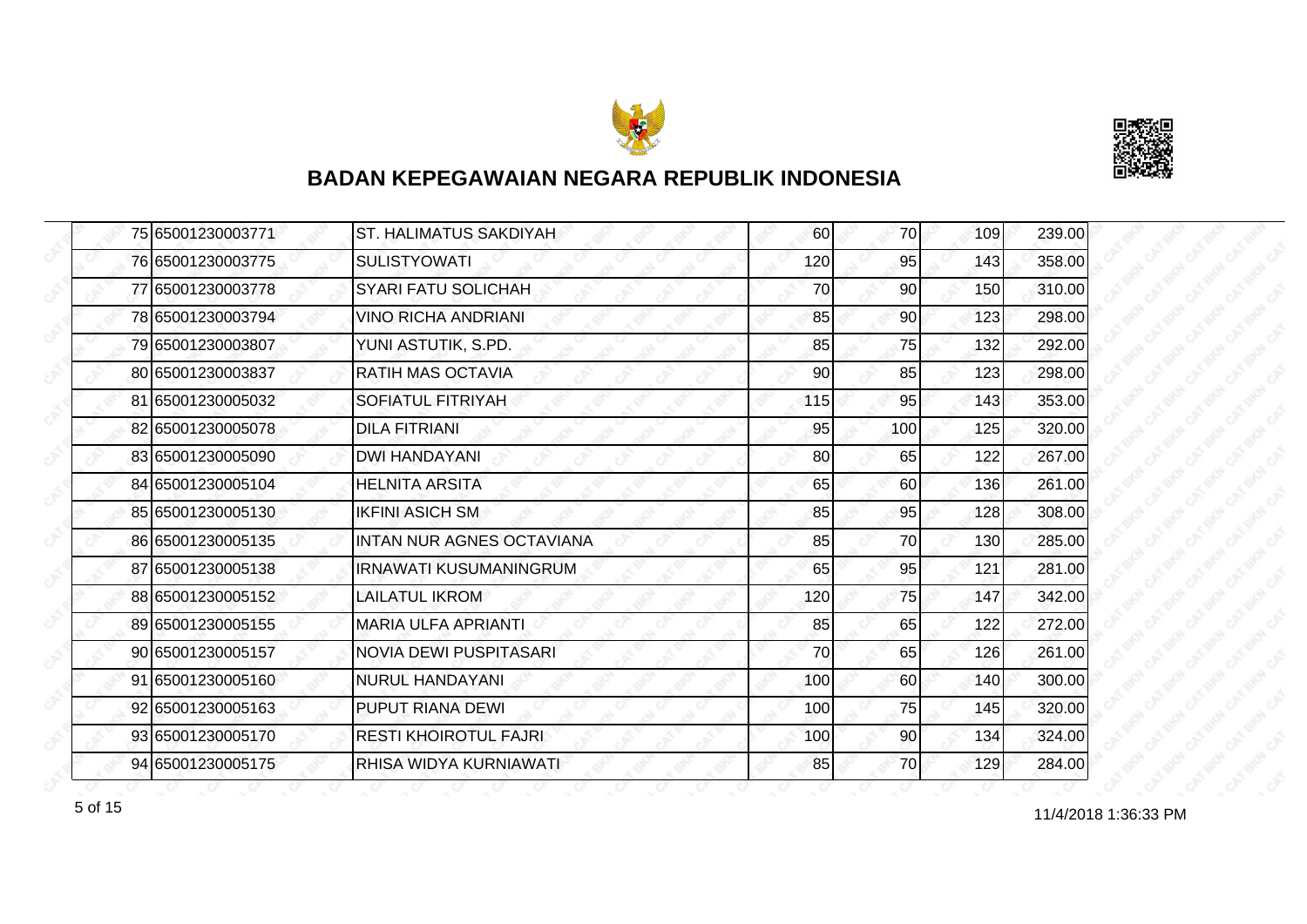



| 95 65001230005181  | <b>RISTA CITRA AROMA</b>   | 75  | 80  | 128 | 283.00 |
|--------------------|----------------------------|-----|-----|-----|--------|
| 96 65001230005189  | TRIVIANA NUGRAHENY         | 70  | 70  | 114 | 254.00 |
| 97 65001230005194  | <b>USWATUN KHASANAH</b>    | 105 | 100 | 138 | 343.00 |
| 98 65001230005196  | <b>VIDITYA YULIANI</b>     | 100 | 75  | 136 | 311.00 |
| 99 65001230005202  | WILIS PUSPITA DEWI         | 85  | 90  | 121 | 296.00 |
| 100 65001230005205 | YENITA ARIF R              | 70  | 80  | 112 | 262.00 |
| 101 65001230005206 | YETI YUNI YATIN            | 85  | 75  | 141 | 301.00 |
| 102 65001230005673 | <b>ANDI AMELIA OGIE</b>    | 110 | 85  | 144 | 339.00 |
| 103 65001230005677 | <b>ANISATUL EFRIANA</b>    | 85  | 90  | 128 | 303.00 |
| 104 65001230005679 | <b>CITRA LIA OKTAVIANI</b> | 90  | 75  | 131 | 296.00 |
| 105 65001230005690 | <b>DEWI SRI WAHYUNI</b>    | 85  | 115 | 126 | 326.00 |
| 106 65001230005695 | <b>DIAN MUFIDAH</b>        | 65  | 55  | 130 | 250.00 |
| 107 65001230006247 | <b>INTAN LELA NUR'ANI</b>  | 65  | 100 | 127 | 292.00 |
| 108 65001230006292 | NILA KARMILA BANCIN        | 110 | 55  | 127 | 292.00 |
| 109 65001230006313 | NOVELA NARISKA PUTRI       | 70  | 75  | 133 | 278.00 |
| 110 65001230006382 | NOVIDA WAHYU MUSTIKASARI   | 115 | 85  | 137 | 337.00 |
| 111 65001230006415 | REKHNA ANGGARAWATI         | 85  | 105 | 134 | 324.00 |
| 112 65001230006432 | <b>RESTU KURNIASARI</b>    | 105 | 110 | 131 | 346.00 |
| 113 65001230006443 | SHERLLY SEPTYANTI          | 90  | 70  | 135 | 295.00 |
| 114 65001230007026 | <b>ARIZA PRIMADINI</b>     | 80  | 90  | 128 | 298.00 |

11/4/2018 1:36:33 PM 6 of 15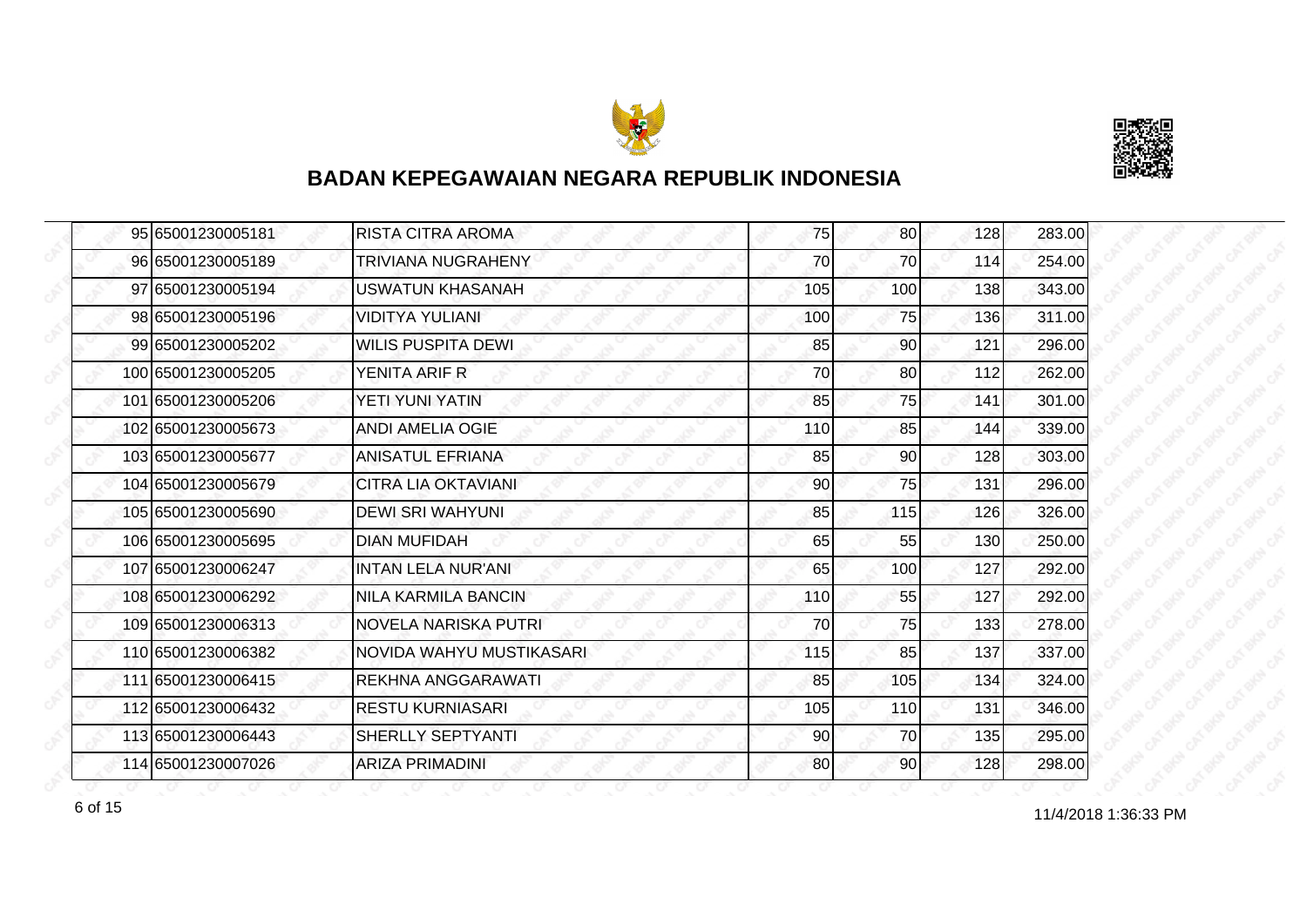



|  | 115 65001230007031 | <b>AYU PERTIWI</b>            | 105 | 80  | 145 | 330.00 |
|--|--------------------|-------------------------------|-----|-----|-----|--------|
|  | 116 65001230007039 | <b>DEWI RAHMAWATI</b>         | 85  | 95  | 127 | 307.00 |
|  | 117 65001230007044 | <b>DIAN ARUMSARI</b>          | 95  | 60  | 135 | 290.00 |
|  | 118 65001230007052 | <b>DINA INDAH PRAMITA</b>     | 115 | 95  | 128 | 338.00 |
|  | 119 65001230007061 | <b>DWI YULIANA</b>            | 95  | 95  | 54  | 244.00 |
|  | 120 65001230007067 | <b>EKA ERNY KURNIASARI</b>    | 80  | 95  | 126 | 301.00 |
|  | 121 65001230007083 | <b>EKA SARI TIARAWATI</b>     | 95  | 115 | 141 | 351.00 |
|  | 122 65001230007088 | <b>ERLIN RAHAYU</b>           | 70  | 60  | 138 | 268.00 |
|  | 123 65001230007106 | <b>FITRIANI SEPTIANINGRUM</b> | 85  | 90  | 140 | 315.00 |
|  | 124 65001230007310 | <b>AMALIA SEPTIANI. E</b>     | 85  | 80  | 138 | 303.00 |
|  | 125 65001230007321 | <b>ASMAUL FITRIA</b>          | 85  | 70  | 139 | 294.00 |
|  | 126 65001230008013 | ANASTASIA YUWAN ARISMAWATI    | 125 | 100 | 139 | 364.00 |
|  | 127 65001230008068 | HANIK SAROPAH, S. Pd          | 105 | 80  | 132 | 317.00 |
|  | 128 65001230008094 | <b>LILIK SURYANI</b>          | 110 | 50  | 136 | 296.00 |
|  | 129 65001230008103 | <b>MALAHATUL ISTIQOMAH</b>    | 100 | 95  | 122 | 317.00 |
|  | 130 65001230008140 | <b>MURNI NABABAN</b>          | 70  | 60  | 125 | 255.00 |
|  | 131 65001230008153 | <b>NITA MEMA</b>              | 90  | 100 | 134 | 324.00 |
|  | 132 65001230008258 | <b>RATNA SUSANTI</b>          | 95  | 75  | 133 | 303.00 |
|  | 133 65001230008259 | <b>RINA MEGAWATI</b>          | 110 | 75  | 116 | 301.00 |
|  | 134 65001230008260 | <b>SEFI MIFTAHUL AFLIH</b>    | 65  | 70  | 140 | 275.00 |

11/4/2018 1:36:33 PM 7 of 15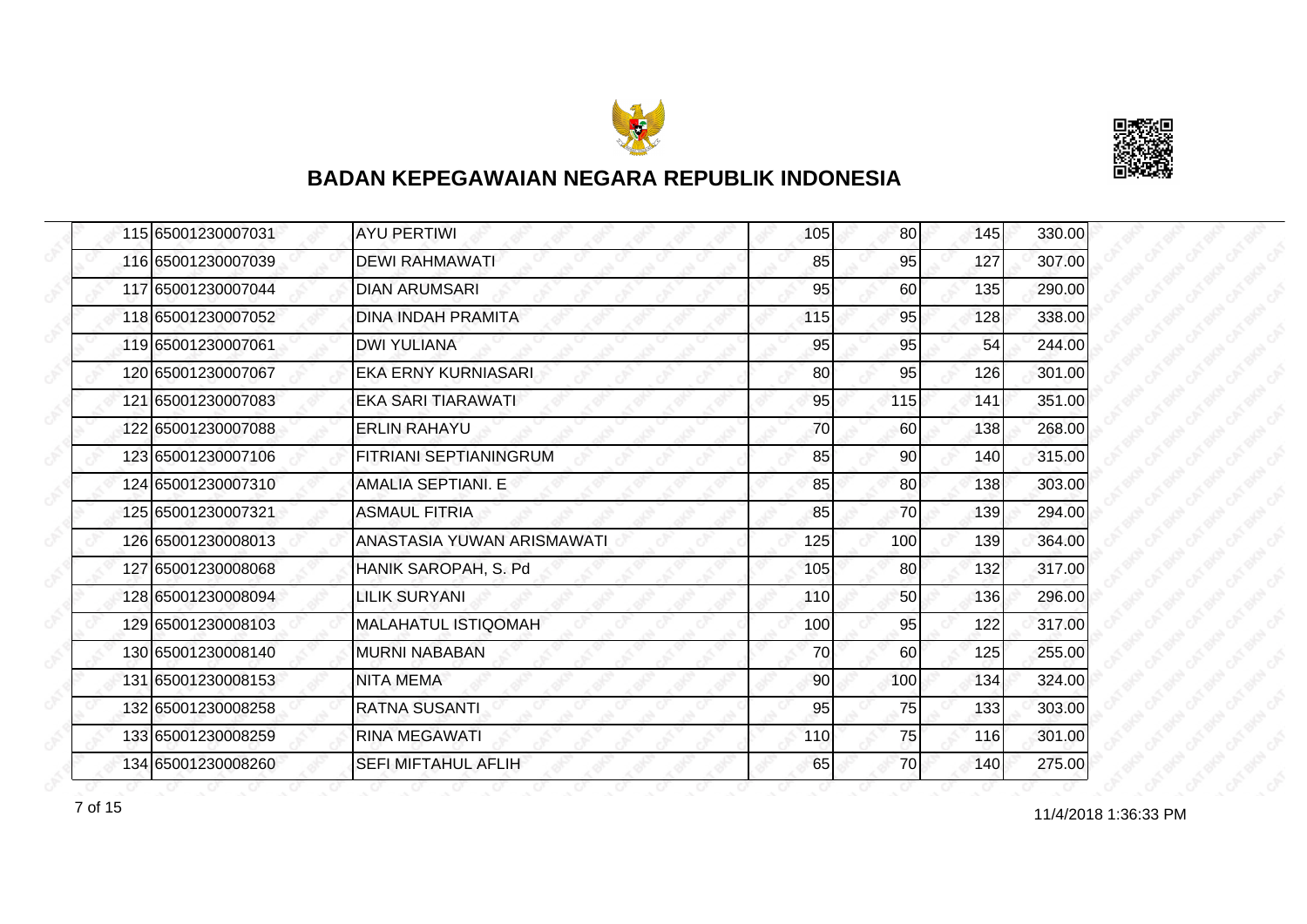



| 135 65001230008261 | SHINTA AULIA RAHMAWATI          | 90  | 90  | 141 | 321.00 |
|--------------------|---------------------------------|-----|-----|-----|--------|
| 136 65001230008264 | <b>YULIN PRATIWI</b>            | 70  | 55  | 130 | 255.00 |
| 137 65001230008265 | <b>ZULFATUN NISAK</b>           | 85  | 95  | 132 | 312.00 |
| 138 65001230009700 | <b>AFIATUS SHOLEKHAH</b>        | 100 | 60  | 137 | 297.00 |
| 139 65001230009991 | <b>FIFI WIDYANGSIH</b>          | 95  | 80  | 131 | 306.00 |
| 140 65001230010081 | <b>DWI FEBRIANTI</b>            | 105 | 120 | 139 | 364.00 |
| 141 65001230010097 | DWI AVISTA PUSPITASARI          | 75  | 105 | 136 | 316.00 |
| 142 65001230010104 | DEVI ANANTA SARY                | 80  | 65  | 138 | 283.00 |
| 143 65001230010832 | SAFA'ATUL LAILI ANISA           | 115 | 100 | 143 | 358.00 |
| 144 65001230010855 | <b>HANA NUR SAJIDAH</b>         | 85  | 70  | 122 | 277.00 |
| 145 65001230010898 | <b>HERLINA KUSUMANING PUTRI</b> | 95  | 70  | 137 | 302.00 |
| 146 65001230010906 | <b>RATRI KUSUMA WARDHANI</b>    | 100 | 55  | 112 | 267.00 |
| 147 65001230010910 | PUPUT ANA ISTIANA               | 95  | 130 | 123 | 348.00 |
| 148 65001230010918 | PAMELA OKTAVIANI H.P.           | 90  | 100 | 124 | 314.00 |
| 149 65001230010940 | MUHIMMATUL KHAMIDAH             | 110 | 120 | 145 | 375.00 |
| 150 65001230010985 | <b>IDA NURCAHYANTI</b>          | 60  | 45  | 128 | 233.00 |
| 151 65001230011020 | SITI NEZA AULIA                 | 90  | 60  | 118 | 268.00 |
| 152 65001230011073 | YUDHA AGUSTINA                  | 85  | 90  | 138 | 313.00 |
| 153 65001230011093 | <b>WENY ARFILIA</b>             | 85  | 75  | 134 | 294.00 |
| 154 65001230011633 | NOVIKASARI, S. PD               | 80  | 65  | 125 | 270.00 |

8 of 15 **11/4/2018 1:36:33 PM**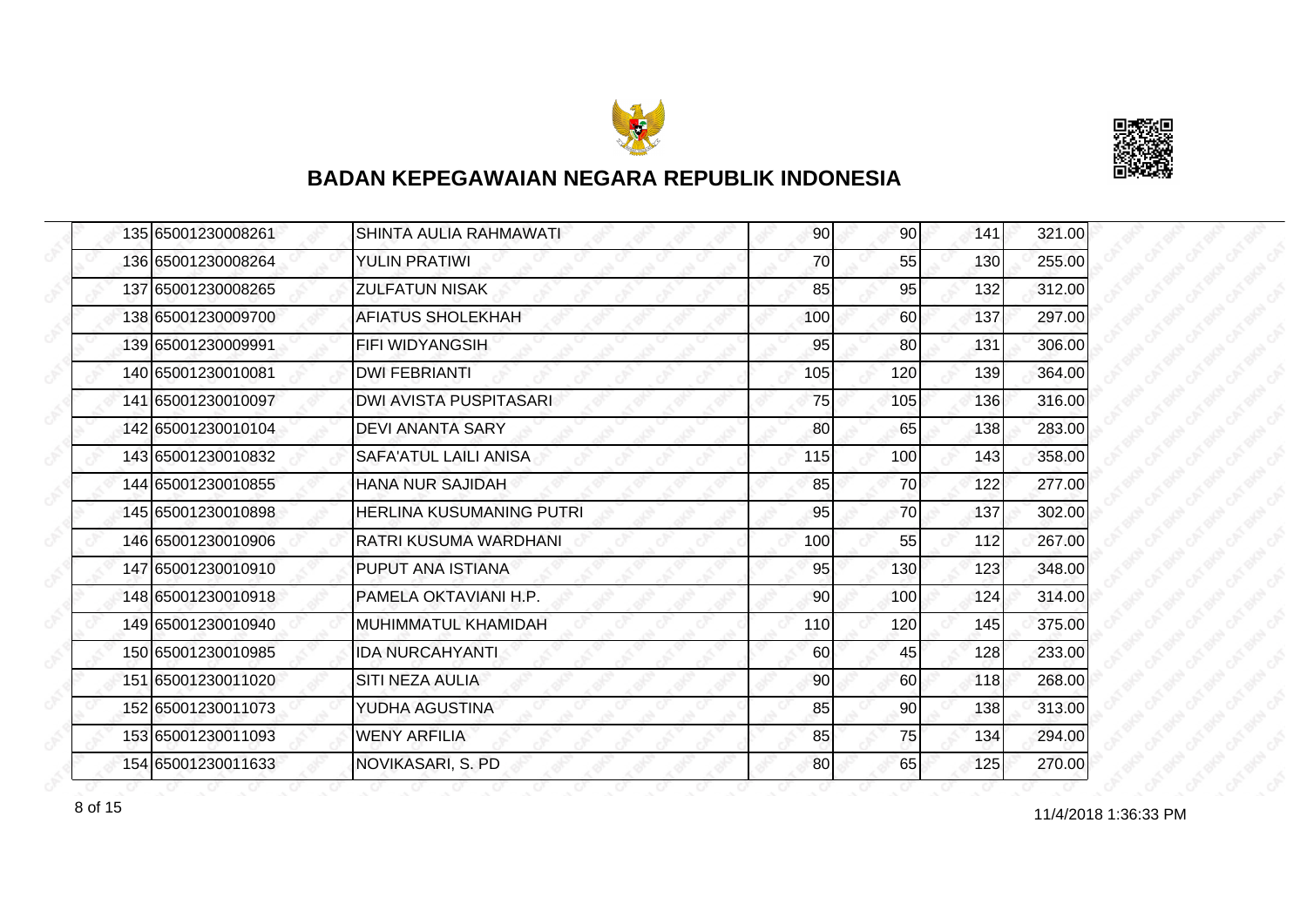



|  | 155 65001230011635 | <b>NUR KHASANAH</b>          | 75  | 60  | 139 | 274.00 |
|--|--------------------|------------------------------|-----|-----|-----|--------|
|  | 156 65001230011636 | <b>NURISNA WIDIASRI</b>      | 75  | 95  | 148 | 318.00 |
|  | 157 65001230011643 | <b>REKKY LENSANA</b>         | 55  | 60  | 127 | 242.00 |
|  | 158 65001230011647 | RINDA PUSPITANINGTYAS        | 100 | 25  | 120 | 245.00 |
|  | 159 65001230011659 | SITI NUR KHASANAH            | 95  | 55  | 142 | 292.00 |
|  | 160 65001230011668 | <b>VITA YULIANA</b>          | 80  | 115 | 147 | 342.00 |
|  | 161 65001230011682 | YAYUK SITI RAHAYU            | 100 | 55  | 135 | 290.00 |
|  | 162 65001230011686 | YUHAN PERMATASARI            | 105 | 90  | 142 | 337.00 |
|  | 163165001230012852 | <b>AFRIYANI</b>              | 75  | 85  | 124 | 284.00 |
|  | 164 65001230012877 | <b>ANESTYA MUSTIKA PUTRI</b> | 95  | 80  | 141 | 316.00 |
|  | 165 65001230012883 | <b>ANNAS QONITINA</b>        | 80  | 70  | 122 | 272.00 |
|  | 166 65001230012886 | ANNISA FARIDLOTUL AINIYYAH   | 110 | 95  | 112 | 317.00 |
|  | 167 65001230012914 | <b>CLARA SHINTA F</b>        | 65  | 55  | 134 | 254.00 |
|  | 168 65001230012929 | <b>DYAH ARIMAHANANI</b>      | 90  | 50  | 115 | 255.00 |
|  | 169 65001230012961 | ELISA FANDIKA DEWI           | 55  | 65  | 116 | 236.00 |
|  | 170 65001230012966 | <b>ERISKA NURLAILI</b>       | 115 | 70  | 139 | 324.00 |
|  | 171 65001230012985 | <b>FITRIA ANDRIYANI</b>      | 85  | 105 | 135 | 325.00 |
|  | 172 65001230012997 | <b>HARTATIK</b>              | 65  | 50  | 115 | 230.00 |
|  | 173 65001230013016 | <b>KHOIRUN NISA'</b>         | 90  | 100 | 147 | 337.00 |
|  | 174 65001230013021 | <b>KHUSNUL CHOTIMAH</b>      | 85  | 75  | 133 | 293.00 |

11/4/2018 1:36:33 PM 9 of 15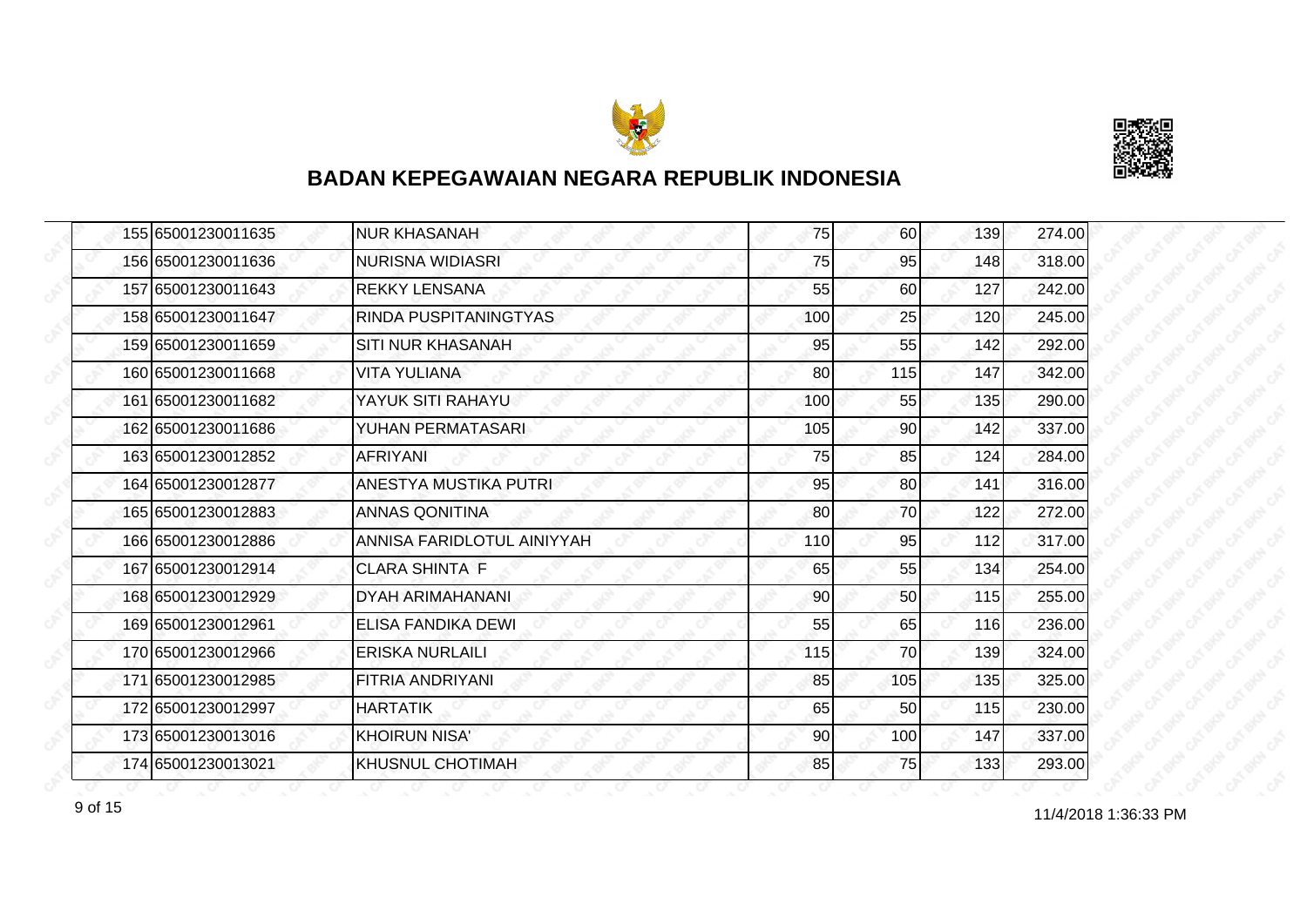



|  | 175 65001230013047 | <b>LUSIANA SUSANTI</b>        | 70  | 40              | 116 | 226.00 |
|--|--------------------|-------------------------------|-----|-----------------|-----|--------|
|  | 176 65001230013054 | <b>MUJI RAHAYU</b>            | 85  | 45              | 121 | 251.00 |
|  | 177 65001230013055 | <b>NELLY INDRI FITRIYANTI</b> | 75  | 80              | 134 | 289.00 |
|  | 178 65001230013943 | <b>DYNA FEBRI PURWANTI</b>    | 90  | 55              | 133 | 278.00 |
|  | 179 65001230014271 | AFIF YANUER PRATIWI           | 95  | 65              | 119 | 279.00 |
|  | 180 65001230014414 | ANNISAUL MUSLIMAH             | 120 | 65              | 141 | 326.00 |
|  | 181 65001230014441 | <b>CICIK ARISKA</b>           | 65  | 35              | 94  | 194.00 |
|  | 182 65001230014449 | <b>DESY ARSITA PANDANSARI</b> | 55  | 60              | 130 | 245.00 |
|  | 183 65001230014462 | <b>DEVIA PUSPITARATNASARI</b> | 80  | 60              | 126 | 266.00 |
|  | 184 65001230014494 | IMA WIDHA RATNASARI           | 80  | 50 <sub>l</sub> | 137 | 267.00 |
|  | 185 65001230014499 | LINDA HANDAYANI               | 100 | 100             | 129 | 329.00 |
|  | 186 65001230014519 | <b>MARIA ULFAH</b>            | 55  | 70              | 127 | 252.00 |
|  | 187 65001230014536 | <b>MEI NILAWATI</b>           | 85  | 65              | 131 | 281.00 |
|  | 188 65001230014539 | <b>META ARDIANA</b>           | 90  | 95              | 131 | 316.00 |
|  | 189 65001230014569 | PUTRI INDAH MAWARNI           | 85  | 60              | 134 | 279.00 |
|  | 190 65001230014572 | <b>RIA RIYANTI</b>            | 80  | 60              | 124 | 264.00 |
|  | 191 65001230014596 | <b>SHINDY DIANA RUSFITA</b>   | 110 | 85              | 131 | 326.00 |
|  | 192 65001230014613 | <b>SITI KOMARIAH</b>          | 70  | 35              | 120 | 225.00 |
|  | 193 65001230014618 | <b>SUCI KURNIASIH</b>         | 95  | 50              | 128 | 273.00 |
|  | 194 65001230014622 | YANA NURULITASARI             | 100 | 55              | 140 | 295.00 |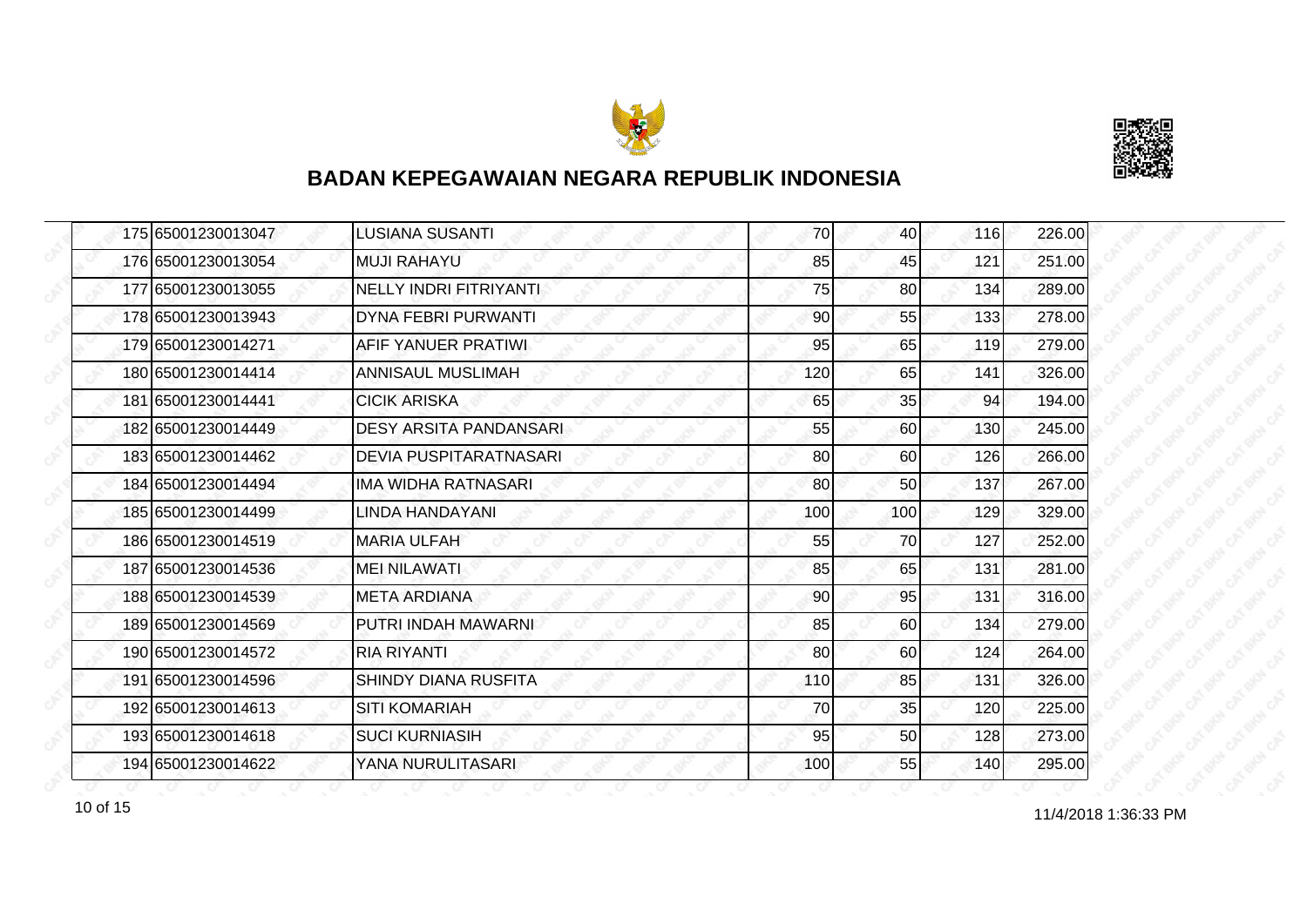



|  | 195 65001230017874 | <b>CHRISTIN NINGRUM</b>      | 85  | 80              | 123 | 288.00 |
|--|--------------------|------------------------------|-----|-----------------|-----|--------|
|  | 196 65001230017941 | <b>DESSY MEIANAWATI</b>      | 90  | 60              | 128 | 278.00 |
|  | 197 65001230018022 | <b>ALFIN WARDANI</b>         | 95  | 90 <sub>0</sub> | 132 | 317.00 |
|  | 198 65001230018042 | <b>APRILIA NUR RAHMAWATI</b> | 80  | 70              | 124 | 274.00 |
|  | 199 65001230018049 | <b>ARIFAH RAHMAWATI</b>      | 45  | 85              | 134 | 264.00 |
|  | 200 65001230018071 | <b>DEVI YULIANINGSIH</b>     | 80  | 45              | 137 | 262.00 |
|  | 201 65001230018152 | FERRY PUTRI APRILIYANA       | 80  | 55              | 122 | 257.00 |
|  | 202 65001230018155 | <b>ERIN INTAN KURNIA</b>     | 85  | 55              | 140 | 280.00 |
|  | 203165001230018175 | <b>ERLYN INDRIYANINGSIH</b>  | 55  | 40              | 101 | 196.00 |
|  | 204 65001230018191 | <b>IRMA RIZHA HARLINTINA</b> | 75  | 55              | 130 | 260.00 |
|  | 205 65001230018212 | FIRDHA ADITYA DEWI ASHARY    | 95  | 120             | 127 | 342.00 |
|  | 206165001230018230 | FITRIANI FAJAR SAHWAN        | 70  | 75              | 104 | 249.00 |
|  | 207 65001230018245 | <b>LILIS KHOIRIYAH</b>       | 120 | 100             | 142 | 362.00 |
|  | 208 65001230018298 | <b>NAFISAH ROKHMIATI</b>     | 80  | 55              | 143 | 278.00 |
|  | 209165001230018304 | NOFIYA SULISTIANA            | 90  | 75              | 126 | 291.00 |
|  | 210 65001230018356 | POPY AULIA PUTRI             | 70  | 80 <sup>1</sup> | 126 | 276.00 |
|  | 211 65001230018361 | PUTRI DEWI NUR AINI          | 65  | 70              | 130 | 265.00 |
|  | 212 65001230018373 | RETA WIDIYANTAMA             | 100 | 65              | 127 | 292.00 |
|  | 213 65001230018378 | <b>RIANTININGSIH</b>         | 90  | 45              | 128 | 263.00 |
|  | 214 65001230018402 | <b>TRI WAHYUNI</b>           | 85  | 70              | 142 | 297.00 |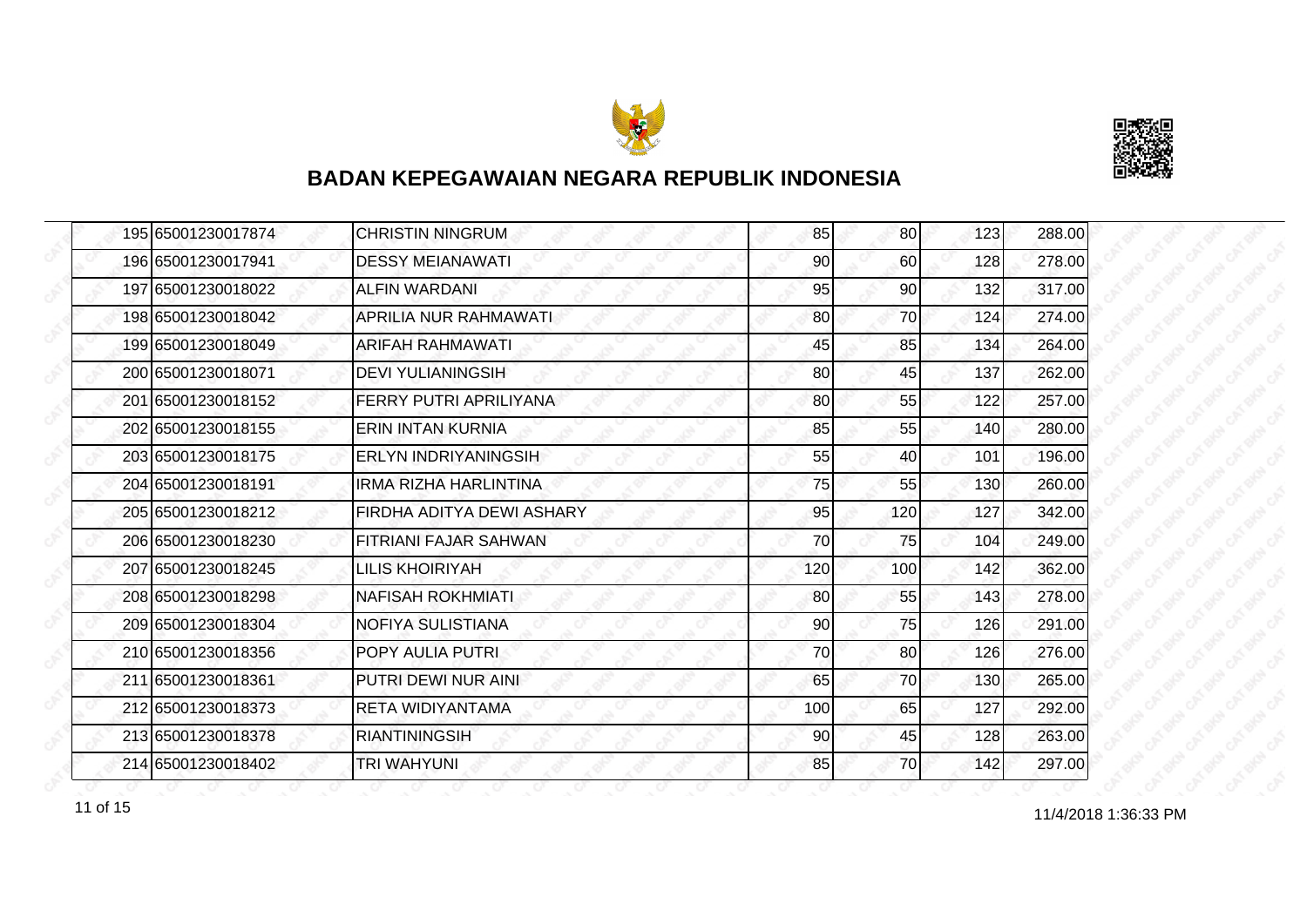



| 215 65001230018511 | NIMAS AYU RUWIYATI HARDINA     | 45  | 70              | 121 | 236.00 |
|--------------------|--------------------------------|-----|-----------------|-----|--------|
| 216 65001230018524 | NURFITRI HERLINAMURTI          | 90  | 90              | 141 | 321.00 |
| 217 65001230018557 | RATNA SETYASARI                | 80  | 25              | 133 | 238.00 |
| 218 65001230018619 | <b>RETA ANGGRIANA</b>          | 60  | 85              | 144 | 289.00 |
| 219 65001230018626 | RISCA FERRY FERGYANA           | 85  | 60              | 126 | 271.00 |
| 220165001230018719 | <b>UMI AFIFAH</b>              | 75  | 75              | 121 | 271.00 |
| 221 65001230018774 | <b>WENY DWI OKTARIA</b>        | 105 | 75              | 131 | 311.00 |
| 222 65001230018779 | YULIA DWI RAHMAWATI            | 90  | 95              | 131 | 316.00 |
| 223 65001230019083 | ABIDAH NURJAYATI               | 85  | 65              | 111 | 261.00 |
| 224 65001230019157 | <b>CITRA ANGGRAINI</b>         | 80  | 80              | 132 | 292.00 |
| 225 65001230019195 | <b>ELLY MASRIFAH</b>           | 70  | 55              | 143 | 268.00 |
| 226165001230019233 | <b>ERIK LESTARI</b>            | 75  | 70              | 136 | 281.00 |
| 227 65001230019245 | <b>FEBRILIA YULVIDI ASRI</b>   | 70  | 105             | 122 | 297.00 |
| 228 65001230019262 | KAMALAT FIKA LIDINILLAH        | 95  | 90 <sub>0</sub> | 135 | 320.00 |
| 229165001230019307 | IMUKHAIMIN RISA SAFARISMA      | 75  | 80              | 135 | 290.00 |
| 230 65001230019328 | <b>NETY NASIATUL ROCHMAH</b>   | 55  | 35              | 104 | 194.00 |
| 231 65001230019334 | <b>NIA MAR'ATUS SOLEKAH</b>    | 95  | 65              | 133 | 293.00 |
| 232165001230019371 | <b>NUR LAILI SOFIANA RATNA</b> | 90  | 80              | 126 | 296.00 |
| 233 65001230019378 | PIPIT JULIANA                  | 90  | 80              | 125 | 295.00 |
| 234 65001230019383 | <b>RISKA NURUL SYIFA</b>       | 100 | 95              | 135 | 330.00 |

12 of 15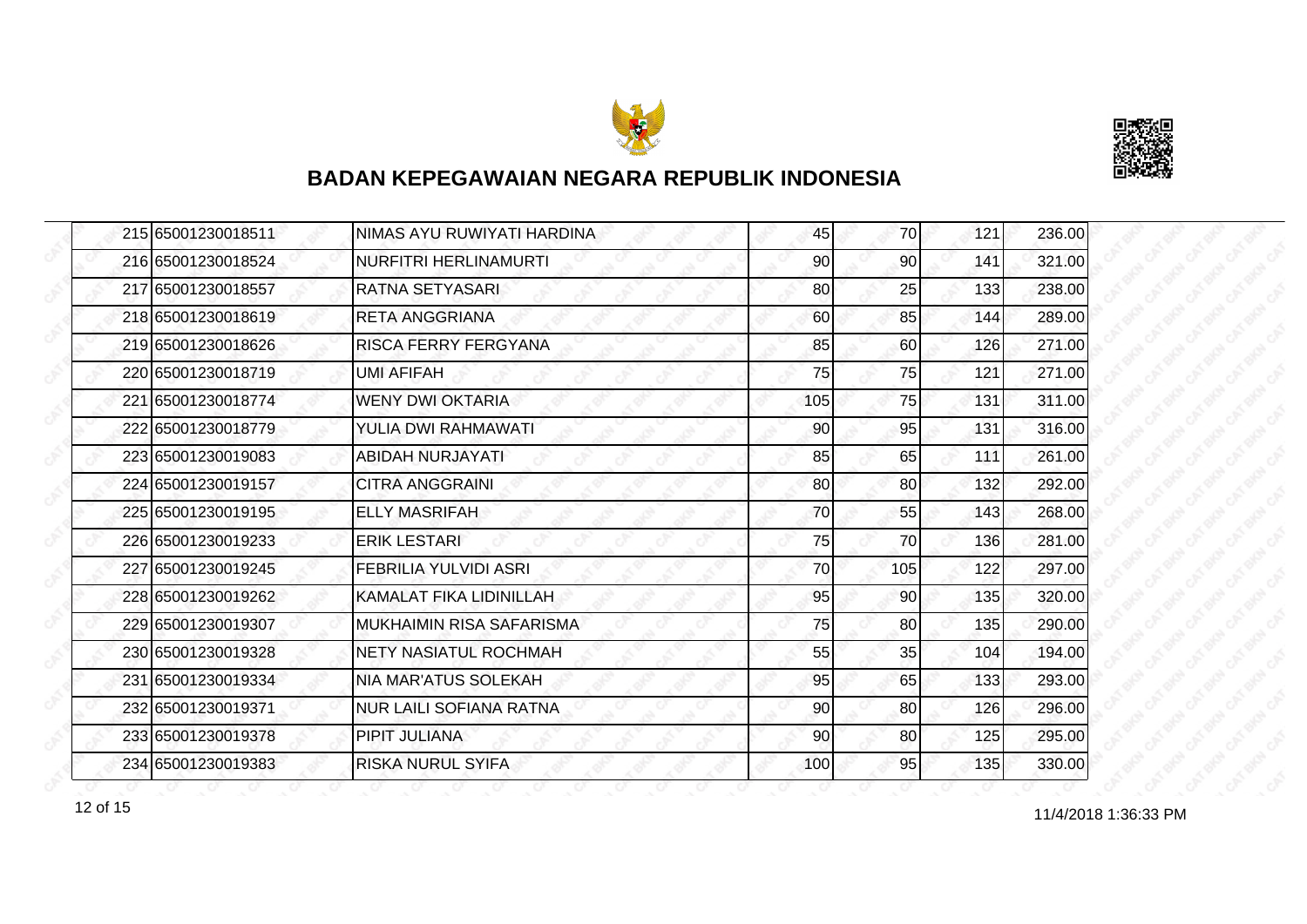



| 235 65001230019394 | <b>RIZKI SEPTIANI</b>           | 60  | 45  | 121 | 226.00 |
|--------------------|---------------------------------|-----|-----|-----|--------|
| 236 65001230019408 | <b>SULIYANI</b>                 | 75  | 35  | 119 | 229.00 |
| 237165001230019435 | <b>SUSANTI</b>                  | 70  | 40  | 104 | 214.00 |
| 238 65001230019441 | SYLVIA FEBRIANA DHARMASANTHI    | 90  | 100 | 131 | 321.00 |
| 239 65001230019453 | WAHYU PAMUNGKAS HANDAYANI       | 100 | 50  | 122 | 272.00 |
| 240 65001230019488 | <b>ZUNI VITRIANI</b>            | 95  | 90  | 135 | 320.00 |
| 241 65001230021236 | <b>ANISA'UL HASANAH</b>         | 85  | 50  | 142 | 277.00 |
| 242 65001230021289 | <b>DESY KURNIAWATI</b>          | 75  | 65  | 142 | 282.00 |
| 243 65001230021331 | <b>DHITA AYU WINARSIH</b>       | 90  | 45  | 117 | 252.00 |
| 244 65001230021377 | <b>ELOK ERNI RAHAYU</b>         | 55  | 115 | 136 | 306.00 |
| 245 65001230021410 | <b>ERYANTI SETYONING KHAQUE</b> | 80  | 105 | 148 | 333.00 |
| 246 65001230021456 | FEBRI NIA SARITHA WIJAYA        | 100 | 50  | 132 | 282.00 |
| 247 65001230021468 | <b>GRAHTI SUKMANINGRUM</b>      | 85  | 65  | 115 | 265.00 |
| 248 65001230021513 | IKA AGUSTINA SARI               | 120 | 100 | 135 | 355.00 |
| 249 65001230021595 | <b>MAS'UDAH PURWANTI</b>        | 110 | 95  | 143 | 348.00 |
| 250 65001230021640 | NOVINDA FAUZUNA ROHMATAN        | 75  | 60  | 124 | 259.00 |
| 251 65001230021679 | NURMAYA DEWI KUSUMA             | 85  | 70  | 122 | 277.00 |
| 252165001230021686 | NURZANAH MA'RUFA                | 55  | 65  | 134 | 254.00 |
| 253 65001230021690 | <b>OVICA YUNITA CANDRA</b>      | 95  | 65  | 133 | 293.00 |
| 254 65001230021706 | PRADITA OKTAVIANA               | 110 | 75  | 134 | 319.00 |

13 of 15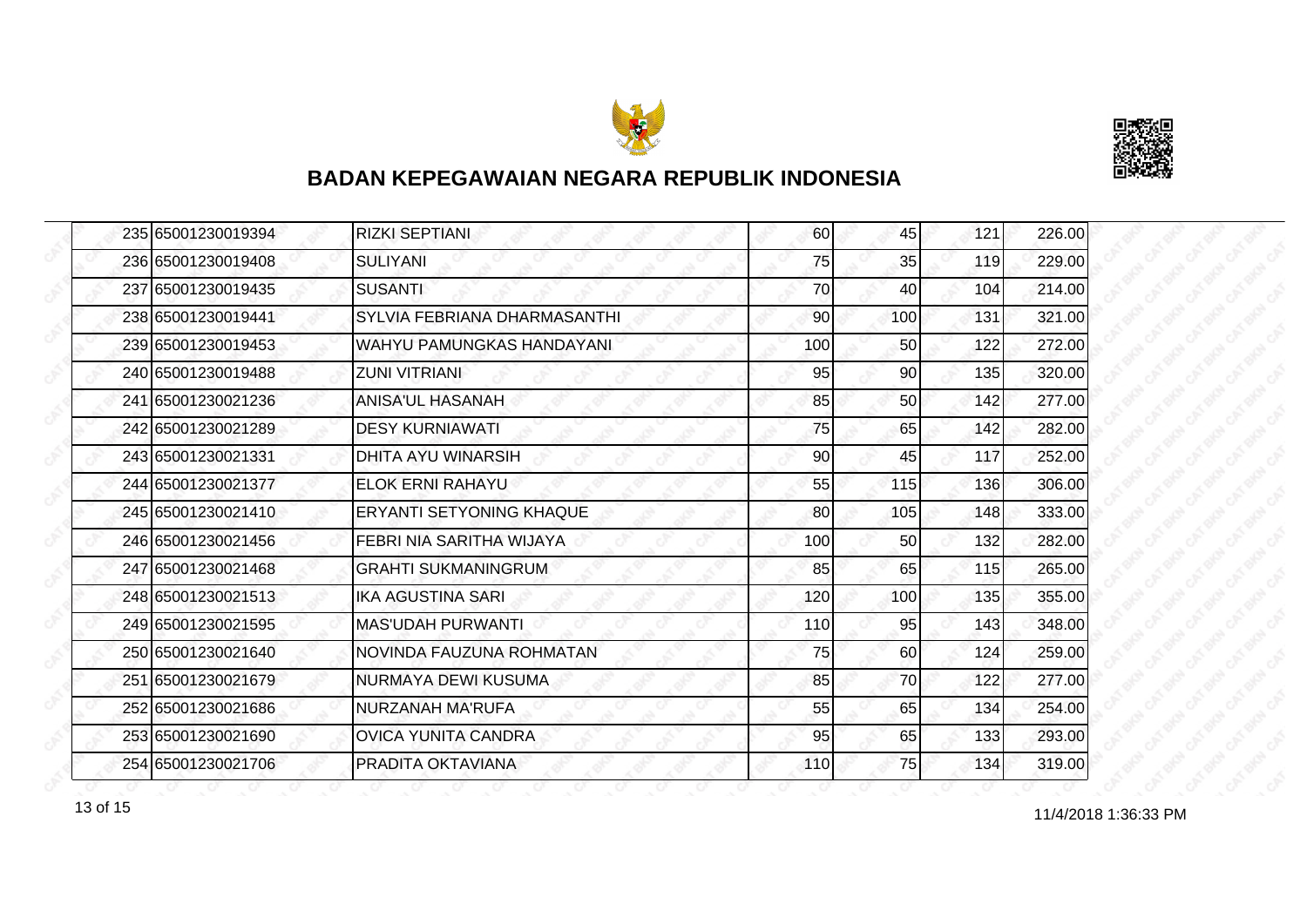



|  | 255 65001230021730 | <b>RESSICA OKKY HERLITA</b>    | 75  | 50 <sub>l</sub> | 113 | 238.00 |
|--|--------------------|--------------------------------|-----|-----------------|-----|--------|
|  | 256 65001230021735 | <b>RISMA ANDRIYANI</b>         | 80  | 105             | 134 | 319.00 |
|  | 257 65001230021763 | <b>SRI KANAH</b>               | 90  | 80              | 135 | 305.00 |
|  | 258 65001230021816 | TRI APRILIA FRANSISKASARI      | 90  | 75              | 131 | 296.00 |
|  | 259 65001230026033 | SYLVIANITA SRI INTAN P         | 75  | 90              | 130 | 295.00 |
|  | 260 65001230026133 | <b>BINTI ISRO'IN</b>           | 100 | 95              | 129 | 324.00 |
|  | 261 65001230026148 | <b>DEIDRA DESAN SYUKRI</b>     | 90  | 60              | 131 | 281.00 |
|  | 262 65001230026230 | EVA UMMIMATUL KHOIROH          | 80  | 80              | 117 | 277.00 |
|  | 263165001230026240 | <b>GALUH WINDANG NUR AULIA</b> | 90  | 135             | 135 | 360.00 |
|  | 264 65001230026259 | <b>INRIA YUNI IRAWATI</b>      | 80  | 75              | 146 | 301.00 |
|  | 265 65001230026269 | KHURUL FAIZAH                  | 45  | 65              | 136 | 246.00 |
|  | 266 65001230026274 | <b>LINDA DWI AGUSTIN</b>       | 80  | 65              | 119 | 264.00 |
|  | 267 65001230026295 | <b>MARISA KRISTIANI</b>        | 90  | 90              | 154 | 334.00 |
|  | 268 65001230026337 | <b>SITI BADRIYAH</b>           | 85  | 70              | 120 | 275.00 |
|  | 269 65001230026416 | AYIE WAHYUNIATUL AFIFAH        | 75  | 70              | 121 | 266.00 |
|  | 270 65001230026526 | SHEILA KARINA EKA PUTRI        | 60  | 70              | 130 | 260.00 |
|  | 271 65001230026541 | <b>YULI RATNASARI</b>          | 70  | 45              | 128 | 243.00 |
|  | 272165001230026547 | <b>SEKAR LATRI</b>             | 110 | 100             | 126 | 336.00 |
|  | 273 65001230026549 | <b>LUIS ARDIANA</b>            | 105 | 100             | 111 | 316.00 |
|  | 274 65001230026608 | SRI BUDI LESTARI, S.PD         | 55  | 85              | 118 | 258.00 |